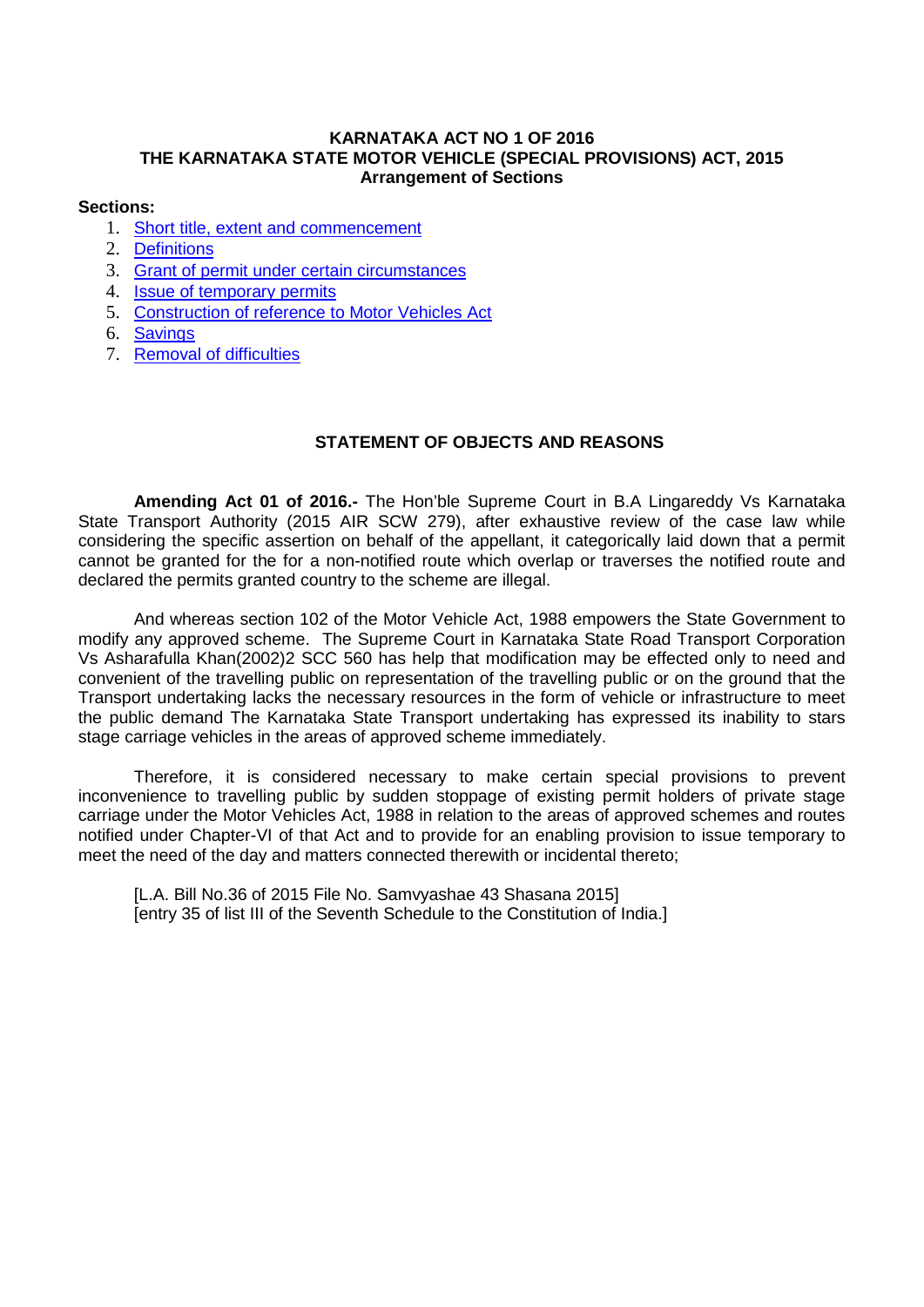## **KARNATAKA ACT NO 1 OF 2016**

(First Published in the Karnataka Gazette Extra-ordinary on the Twenty third day of February, 2016)

## **THE KARNATAKA STATE MOTOR VEHICLE (SPECIAL PROVISIONS) ACT, 2015**

(Received the assent of the President on the tenth day of February, 2016)

An Act to make certain special provisions, to prevent inconvenience to the travelling public by the sudden stoppage of the existing permit holders of stage carriages under the Motor Vehicles Act, 1988 in relation to the areas of approved schemes and routes notified under Chapter-VI of that Act and to provide for matters connected therewith or incidental thereto.

Whereas the Hon'ble Supreme Court in B.A Lingareddy Vs Karnataka State Transport Authority (2015 AIR SCW 279), after exhaustive review of the case law while considering the specific assertion on behalf of the appellant, it categorically laid down that a permit cannot be granted for a non-notified route which overlap or traverses the notified route and declared the permits granted contrary to the scheme are illegal.

And whereas section 102 of the Motor Vehicle Act, 1988 empowers the State Government to modify any approved scheme. The Supreme Court in Karnataka State Road Transport Corporation Vs Asharafulla Khan(2002)2 SCC 560 has held that modification may be effected only to need and convenient of the travelling public on representation of the travelling public or on the ground that the State Transport undertaking lacks the necessary resources in the form of vehicle or infrastructure to meet the public demand.

Whereas the Karnataka State Transport undertaking has expressed its inability to start stage carriage vehicles in the areas of approved scheme immediately.

Whereas it is expedient to make certain special provisions to prevent inconvenience to travelling public by sudden stoppage of existing permit holders of private stage carriage under the Motor Vehicles Act, 1988 in relation to the areas of approved schemes and routes notified under Chapter-VI of that Act and to provide for matters connected therewith or incidental thereto;

Be it enacted by the Karnataka State Legislature in the sixty-sixth year of the Republic of India as follows :-

<span id="page-1-0"></span>**1. Short title, extent and commencement.-** (1) This Act may be called the Karnataka State Motor Vehicles (Special Provisions) Act, 2015.

(2) It extends to part of Karnataka State on the areas of approved Schemes or routes of Kolar Scheme, Bellary Scheme, Bangalore Scheme, BTS Scheme, Mysore Scheme and Kanakapura Schemes promulgated under the Motor Vehicles Act, 1939.

(3) It shall come into force at once.

<span id="page-1-1"></span>**2. Definitions.-** (1) In this Act, unless the context otherwise requires,-

- (a) "approved schemes" means,-
- (i) The Kolar Scheme published under sub-section (3) of section 68D of the Motor Vehicle Act, 1939 in Notification No. HD 70(2) TMP 64, dated:10.01.1968 and further modified in Notification No. 1 HD 45 TMI 76, dated: 10.01.1980;
- (ii) The Mysore Scheme published under section 68D of the Motor Vehicle Act, 1939 in Notification No. HD 200 TMP 60, dated: 10.11.1960;
- (iii) The Bangalore Scheme published under section 68D of the Motor Vehicle Act, 1939 in Notification No.HD 172 (2) TMP 60 dated 07.06.1960.
- (iv) The BTS Scheme published under section 68D of the Motor Vehicle Act, 1939 in Notification No. HD 202 TMP 60, dated 16.01.1961.
- (v) The Kanakapura Scheme published under section 68D of the Motor Vehicle Act, 1939 in Notification No. HD 141 TMP 65, dated 30.12.1965.
- (vi) The Bellary Scheme published under section 68D of the Motor Vehicle Act, 1939 in Notification No.HD 22 TMP 64, dated 18.04.1964 and further modified in Notification No. HD 45 TMP 76, dated 10.01.1980.
- (b) "Courts" means the High Court of Karnataka and the Supreme Court of India;

(c) "Existing permit holder" means the private operator holding the stage carriage permit granted either under the Motor Vehicles Act, 1939 or under the Motor Vehicles Act, 1988 and obtained permit to operate on the areas of approved Scheme or routes or portion of the areas of approved Scheme or routes and operating the stage carriage services as on 17.12.2014;